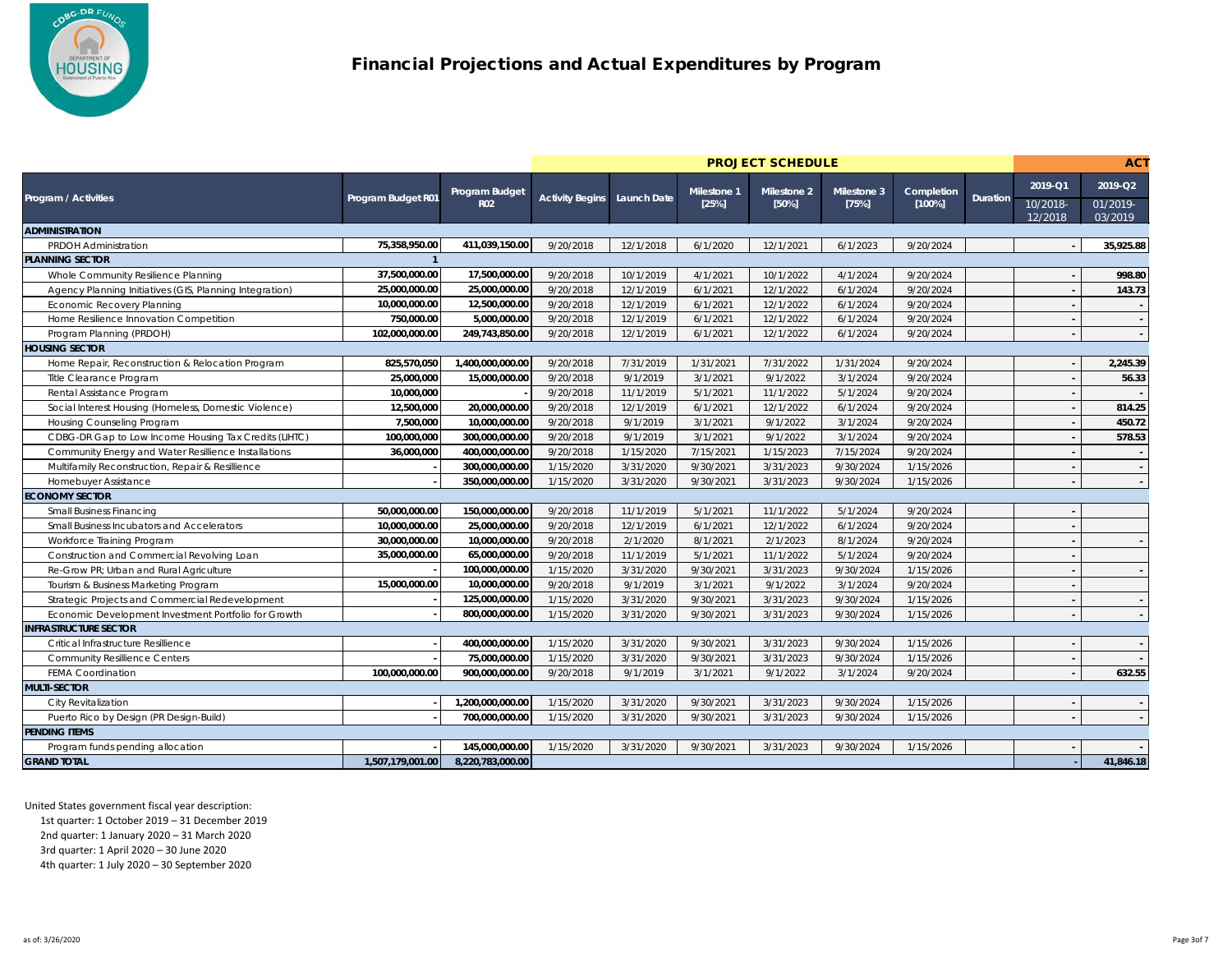

|                                                         | <b>UAL</b>          |                     |                     |                       |                         |                     |                     |                     |                     |                     |                     |
|---------------------------------------------------------|---------------------|---------------------|---------------------|-----------------------|-------------------------|---------------------|---------------------|---------------------|---------------------|---------------------|---------------------|
| Program / Activities                                    | 2019-Q3             | 2019-Q4             | 2020-Q1             | <b>Total Expended</b> | <b>Remaining Budget</b> | 2019-Q1             | 2019-Q2             | 2019-Q3             | 2019-Q4             | 2020-Q1             | 2020-Q2             |
|                                                         | 04/2019-<br>06/2019 | 07/2019-<br>09/2019 | 10/2019-<br>12/2019 | [THRU DATE]           |                         | 10/2018-<br>12/2018 | 01/2019-<br>03/2019 | 04/2019-<br>06/2019 | 07/2019-<br>09/2019 | 10/2019-<br>12/2019 | 01/2020-<br>03/2020 |
| <b>ADMINISTRATION</b>                                   |                     |                     |                     |                       |                         |                     |                     |                     |                     |                     |                     |
| <b>PRDOH Administration</b>                             | 286,252.47          | 992,914.69          | 4,387,620.09        | 5,702,713.13          | 69,656,236.87           |                     | 522,421.78          | 522,421.78          | 348,281.18          | 348,281.18          | 417,937.42          |
| <b>PLANNING SECTOR</b>                                  |                     |                     |                     |                       |                         |                     |                     |                     |                     |                     |                     |
| Whole Community Resilience Planning                     | 5,578.56            | 86,094.44           | 221,016.92          | 313,688.72            | 37, 186, 311. 28        |                     | 278,897.33          | 278,897.33          | 185,931.56          | 185,931.56          | 223,117.87          |
| Agency Planning Initiatives (GIS, Planning Integration) | 1,359.82            | 3,674.22            | 1,263.52            | 6,441.29              | 24,993,558.71           |                     | 187,451.69          | 187,451.69          | 124,967.79          | 124,967.79          | 149,961.35          |
| <b>Economic Recovery Planning</b>                       |                     | 350.25              | 282.98              | 633.23                | 9,999,366.77            |                     | 74,995.25           | 74,995.25           | 49,996.83           | 49,996.83           | 59,996.20           |
| Home Resilience Innovation Competition                  | 233.20              | 1,118.85            | 157.42              | 1,509.47              | 748,490.53              |                     | 5,613.68            | 5,613.68            | 3,742.45            | 3,742.45            | 4,490.94            |
| Program Planning (PRDOH)                                |                     | 13,444.35           | 17,367.86           | 30,812.21             | 101,969,187.79          |                     | 764,768.91          | 764,768.91          | 509,845.94          | 509,845.94          | 611,815.13          |
| <b>HOUSING SECTOR</b>                                   |                     |                     |                     |                       |                         |                     |                     |                     |                     |                     |                     |
| Home Repair, Reconstruction & Relocation Program        | 35,023.73           | 83,300.19           | 4,370,595.12        | 4,491,164.43          | 821,078,885.57          |                     |                     |                     |                     | 4,105,394.43        | 4,926,473.31        |
| Title Clearance Program                                 |                     | 28,829.39           | 114,598.40          | 143,484.12            | 24,856,515.88           |                     |                     |                     |                     | 124,282.58          | 149,139.10          |
| Rental Assistance Program                               | 69.99               | 2,822.63            | 602.33              | 3,494.95              | 9,996,505.05            |                     |                     |                     |                     | 49,982.53           | 59,979.03           |
| Social Interest Housing (Homeless, Domestic Violence)   |                     | 639.52              | 91.08               | 1,544.85              | 12,498,455.15           |                     |                     |                     |                     | 62,492.28           | 74,990.73           |
| Housing Counseling Program                              | 6,706.62            | 8,483.55            | 4,067.24            | 19,708.13             | 7,480,291.87            |                     |                     |                     |                     | 37,401.46           | 44,881.75           |
| CDBG-DR Gap to Low Income Housing Tax Credits (LIHTC)   | 771.65              | 15,000.32           | 18,944.14           | 35,294.64             | 99,964,705.36           |                     |                     |                     |                     | 499,823.53          | 599,788.23          |
| Community Energy and Water Resillience Installations    |                     | 33.41               |                     | 33.41                 | 35,999,966.59           |                     |                     |                     |                     | 179,999.83          | 215,999.80          |
| Multifamily Reconstruction, Repair & Resillience        |                     |                     |                     |                       |                         |                     |                     |                     |                     |                     |                     |
| Homebuyer Assistance                                    |                     |                     |                     |                       |                         |                     |                     |                     |                     |                     |                     |
| <b>ECONOMY SECTOR</b>                                   |                     |                     |                     |                       |                         |                     |                     |                     |                     |                     |                     |
| <b>Small Business Financing</b>                         | 6,553.73            | 23,668.02           | 13,710.89           | 43,932.64             | 49,956,067.36           |                     |                     |                     |                     | 249,780.34          | 299,736.40          |
| Small Business Incubators and Accelerators              | 391.03              | 4,260.11            |                     | 4,651.14              | 9,995,348.86            |                     |                     |                     |                     | 49,976.74           | 59,972.09           |
| Workforce Training Program                              |                     |                     |                     |                       | 30,000,000.00           |                     |                     |                     |                     | 150,000.00          | 180,000.00          |
| Construction and Commercial Revolving Loan              | 912.47              | 10,675.30           | 13,032.76           | 24,620.53             | 34,975,379.47           |                     |                     |                     |                     | 174,876.90          | 209,852.28          |
| Re-Grow PR; Urban and Rural Agriculture                 |                     |                     |                     |                       |                         |                     |                     |                     |                     |                     |                     |
| Tourism & Business Marketing Program                    |                     | 2,129.35            | 1,472.71            | 3,602.06              | 14,996,397.94           |                     |                     |                     |                     | 74,981.99           | 89,978.39           |
| Strategic Projects and Commercial Redevelopment         |                     |                     |                     |                       |                         |                     |                     |                     |                     |                     |                     |
| Economic Development Investment Portfolio for Growth    |                     |                     |                     |                       |                         |                     |                     |                     |                     |                     |                     |
| <b>INFRASTRUCTURE SECTOR</b>                            |                     |                     |                     |                       |                         |                     |                     |                     |                     |                     |                     |
| Critical Infrastructure Resillience                     |                     |                     |                     |                       |                         |                     |                     |                     |                     |                     |                     |
| <b>Community Resillience Centers</b>                    |                     |                     |                     |                       |                         |                     |                     |                     |                     |                     |                     |
| <b>FEMA Coordination</b>                                | 88.12               | 1,937.51            | 1,630.73            | 4,288.91              | 99,995,711.09           |                     |                     |                     |                     | 499,978.56          | 599,974.27          |
| <b>MULTI-SECTOR</b>                                     |                     |                     |                     |                       |                         |                     |                     |                     |                     |                     |                     |
| City Revitalization                                     |                     |                     |                     |                       |                         |                     |                     |                     |                     |                     |                     |
| Puerto Rico by Design (PR Design-Build)                 |                     |                     |                     |                       |                         |                     |                     |                     |                     |                     |                     |
| <b>PENDING ITEMS</b>                                    |                     |                     |                     |                       |                         |                     |                     |                     |                     |                     |                     |
| Program funds pending allocation                        |                     |                     |                     |                       |                         |                     |                     |                     |                     |                     |                     |
| <b>GRAND TOTAL</b>                                      | 343,941.39          | 1,279,376.10        | 9,166,454.19        | 10,831,617.86         | 1,496,347,382.14        |                     | 1,834,148.64        | 1,834,148.64        | 1,222,765.76        | 7,481,736.91        | 8,978,084.29        |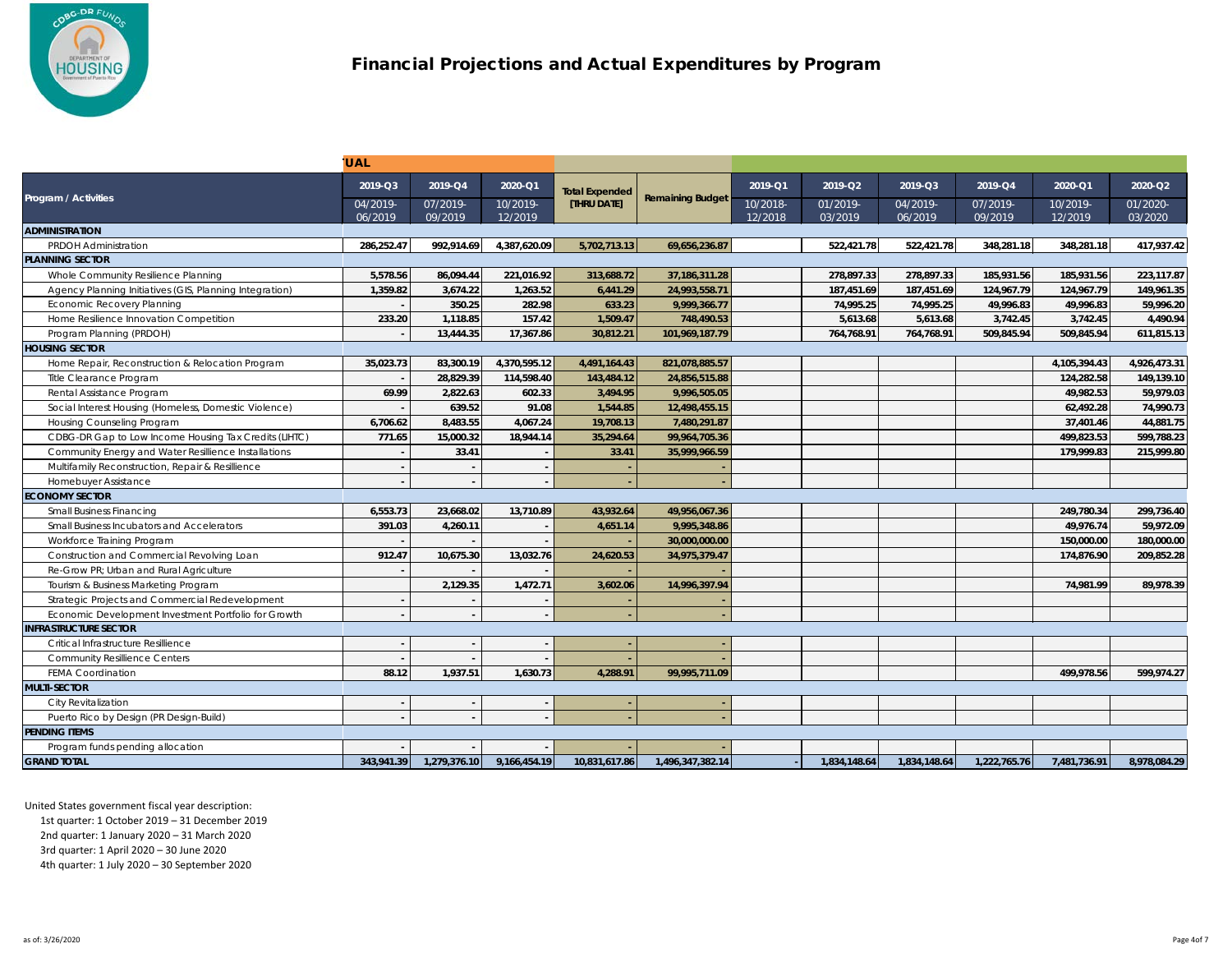

|                                                         |               |               |               |               |               |               | <b>PROJECTED</b> |                              |                |                |
|---------------------------------------------------------|---------------|---------------|---------------|---------------|---------------|---------------|------------------|------------------------------|----------------|----------------|
| Program / Activities                                    | 2020-Q3       | 2020-Q4       | 2021-Q1       | 2021-Q2       | 2021-Q3       | 2021-Q4       | 2022-Q1          | 2022-Q2                      | 2022-Q3        | 2022-Q4        |
|                                                         | 04/2020-      | 07/2020-      | 10/2020-      | 01/2021-      | 04/2021-      | 07/2021-      | 10/2021-         | 01/2022-                     | 04/2022-       | 07/2022-       |
|                                                         | 06/2020       | 09/2020       | 12/2020       | 03/2021       | 06/2021       | 09/2021       | 12/2021          | 03/2022                      | 06/2022        | 09/2022        |
| <b>ADMINISTRATION</b>                                   |               |               |               |               |               |               |                  |                              |                |                |
| <b>PRDOH Administration</b><br><b>PLANNING SECTOR</b>   | 592,078.01    | 696,562.37    | 1,393,124.74  | 2,437,968.29  | 3,134,530.66  | 3,482,811.84  | 4,179,374.21     | 5,920,780.13                 | 6,791,483.09   | 7,488,045.46   |
|                                                         | 316,083.65    | 371,863.11    | 743,726.23    | 1,301,520.89  | 1,673,384.01  |               |                  |                              | 3,625,665.35   | 3,997,528.46   |
| Whole Community Resilience Planning                     | 212,445.25    |               |               |               |               | 1,859,315.56  | 2,231,178.68     | 3,160,836.46<br>2,124,452.49 | 2,436,871.97   |                |
| Agency Planning Initiatives (GIS, Planning Integration) |               | 249,935.59    | 499,871.17    | 874,774.55    | 1,124,710.14  | 1,249,677.94  | 1,499,613.52     |                              |                | 2,686,807.56   |
| <b>Economic Recovery Planning</b>                       | 84,994.62     | 99,993.67     | 199,987.34    | 349,977.84    | 449,971.50    | 499,968.34    | 599,962.01       | 849,946.18                   | 974,938.26     | 1,074,931.93   |
| Home Resilience Innovation Competition                  | 6,362.17      | 7,484.91      | 14,969.81     | 26,197.17     | 33,682.07     | 37,424.53     | 44,909.43        | 63,621.70                    | 72,977.83      | 80,462.73      |
| Program Planning (PRDOH)                                | 866,738.10    | 1,019,691.88  | 2,039,383.76  | 3,568,921.57  | 4,588,613.45  | 5,098,459.39  | 6,118,151.27     | 8,667,380.96                 | 9,941,995.81   | 10,961,687.69  |
| <b>HOUSING SECTOR</b>                                   |               |               |               |               |               |               |                  |                              |                |                |
| Home Repair, Reconstruction & Relocation Program        | 6,979,170.53  | 8,210,788.86  | 16,421,577.71 | 28,737,760.99 | 36,948,549.85 | 41,053,944.28 | 49,264,733.13    | 69,791,705.27                | 80,055,191.34  | 88,265,980.20  |
| Title Clearance Program                                 | 211,280.38    | 248,565.16    | 497,130.32    | 869,978.06    | 1,118,543.21  | 1,242,825.79  | 1,491,390.95     | 2,112,803.85                 | 2,423,510.30   | 2,672,075.46   |
| Rental Assistance Program                               | 84,970.29     | 99,965.05     | 199,930.10    | 349,877.68    | 449,842.73    | 499,825.25    | 599,790.30       | 849,702.93                   | 974,659.24     | 1,074,624.29   |
| Social Interest Housing (Homeless, Domestic Violence)   | 106,236.87    | 124,984.55    | 249,969.10    | 437,445.93    | 562,430.48    | 624,922.76    | 749,907.31       | 1,062,368.69                 | 1,218,599.38   | 1,343,583.93   |
| Housing Counseling Program                              | 63,582.48     | 74,802.92     | 149,605.84    | 261,810.22    | 336,613.13    | 374,014.59    | 448,817.51       | 635,824.81                   | 729,328.46     | 804,131.38     |
| CDBG-DR Gap to Low Income Housing Tax Credits (LIHTC)   | 849,700.00    | 999,647.05    | 1,999,294.11  | 3,498,764.69  | 4,498,411.74  | 4,998,235.27  | 5,997,882.32     | 8,496,999.96                 | 9,746,558.77   | 10,746,205.83  |
| Community Energy and Water Resillience Installations    | 305,999.72    | 359,999.67    | 719,999.33    | 1,259,998.83  | 1,619,998.50  | 1,799,998.33  | 2,159,998.00     | 3,059,997.16                 | 3,509,996.74   | 3,869,996.41   |
| Multifamily Reconstruction, Repair & Resillience        |               |               |               |               |               |               |                  |                              |                |                |
| Homebuyer Assistance                                    |               |               |               |               |               |               |                  |                              |                |                |
| <b>ECONOMY SECTOR</b>                                   |               |               |               |               |               |               |                  |                              |                |                |
| <b>Small Business Financing</b>                         | 424,626.57    | 499,560.67    | 999,121.35    | 1,748,462.36  | 2,248,023.03  | 2,497,803.37  | 2,997,364.04     | 4,246,265.73                 | 4,870,716.57   | 5,370,277.24   |
| Small Business Incubators and Accelerators              | 84,960.47     | 99,953.49     | 199,906.98    | 349,837.21    | 449,790.70    | 499,767.44    | 599,720.93       | 849,604.65                   | 974,546.51     | 1,074,500.00   |
| Workforce Training Program                              | 255,000.00    | 300,000.00    | 600,000.00    | 1,050,000.00  | 1,350,000.00  | 1,500,000.00  | 1,800,000.00     | 2,550,000.00                 | 2,925,000.00   | 3,225,000.00   |
| Construction and Commercial Revolving Loan              | 297,290.73    | 349,753.79    | 699,507.59    | 1,224,138.28  | 1,573,892.08  | 1,748,768.97  | 2,098,522.77     | 2,972,907.25                 | 3,410,099.50   | 3,759,853.29   |
| Re-Grow PR; Urban and Rural Agriculture                 |               |               |               |               |               |               |                  |                              |                |                |
| Tourism & Business Marketing Program                    | 127,469.38    | 149,963.98    | 299,927.96    | 524,873.93    | 674,837.91    | 749,819.90    | 899,783.88       | 1,274,693.82                 | 1,462,148.80   | 1,612,112.78   |
| Strategic Projects and Commercial Redevelopment         |               |               |               |               |               |               |                  |                              |                |                |
| Economic Development Investment Portfolio for Growth    |               |               |               |               |               |               |                  |                              |                |                |
| <b>INFRASTRUCTURE SECTOR</b>                            |               |               |               |               |               |               |                  |                              |                |                |
| Critical Infrastructure Resillience                     |               |               |               |               |               |               |                  |                              |                |                |
| <b>Community Resillience Centers</b>                    |               |               |               |               |               |               |                  |                              |                |                |
| <b>FEMA Coordination</b>                                | 849,963.54    | 999,957.11    | 1,999,914.22  | 3,499,849.89  | 4,499,807.00  | 4,999,785.55  | 5,999,742.67     | 8,499,635.44                 | 9,749,581.83   | 10,749,538.94  |
| <b>MULTI-SECTOR</b>                                     |               |               |               |               |               |               |                  |                              |                |                |
| City Revitalization                                     |               |               |               |               |               |               |                  |                              |                |                |
| Puerto Rico by Design (PR Design-Build)                 |               |               |               |               |               |               |                  |                              |                |                |
| <b>PENDING ITEMS</b>                                    |               |               |               |               |               |               |                  |                              |                |                |
| Program funds pending allocation                        |               |               |               |               |               |               |                  |                              |                |                |
| <b>GRAND TOTAL</b>                                      | 12,718,952.75 | 14,963,473.82 | 29,926,947.64 | 52,372,158.37 | 67,335,632.20 | 74,817,369.11 | 89,780,842.93    | 127,189,527.48               | 145,893,869.76 | 160,857,343.58 |
|                                                         |               |               |               |               |               |               |                  |                              |                |                |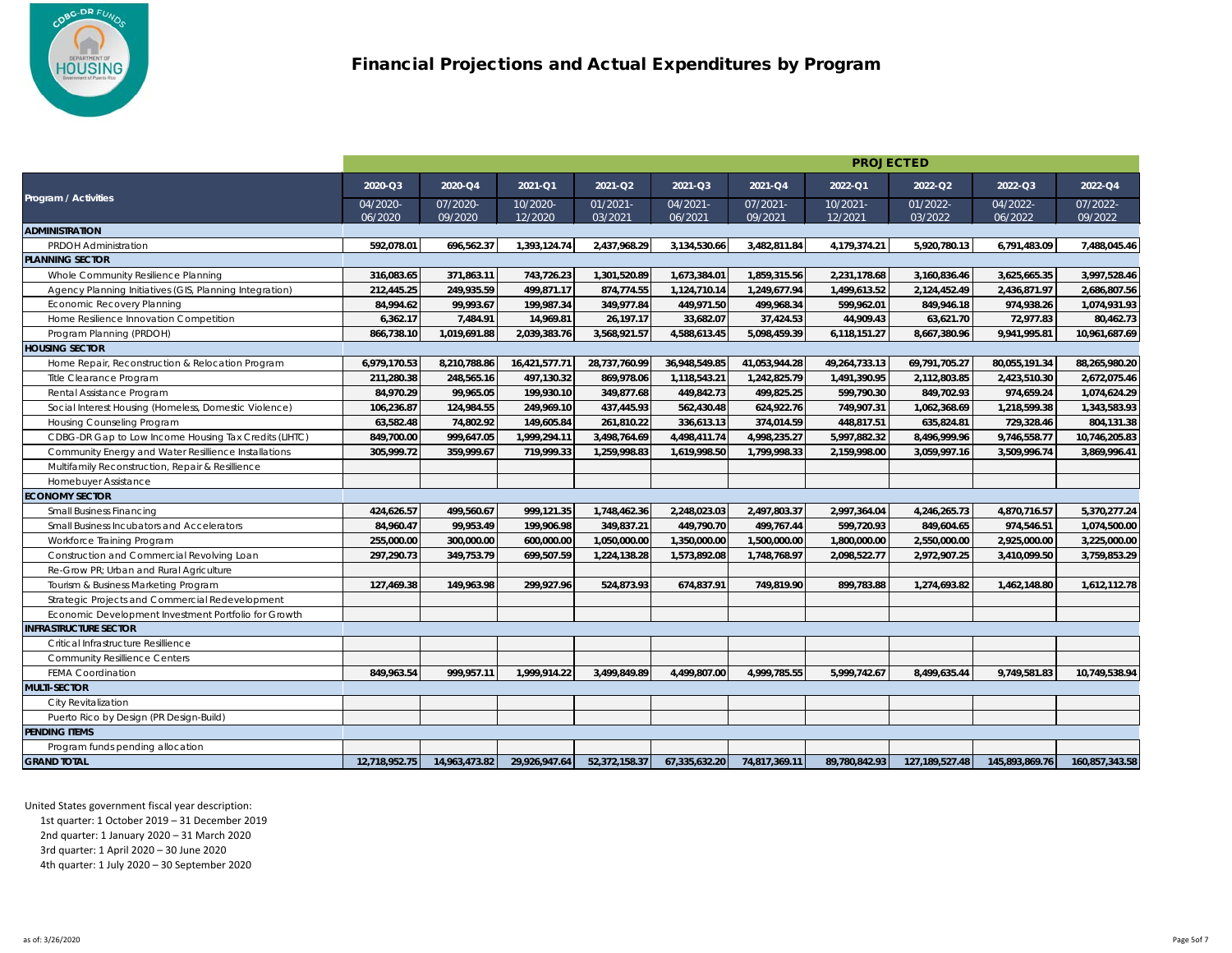

| <b>Program / Activities</b>                             | 2023-Q1             | 2023-Q2             | 2023-Q3             | 2023-Q4             | 2024-Q1             | 2024-Q2             | 2024-Q3             | 2024-Q4             | 2025-Q1             | <b>SUBTOTALS</b> |
|---------------------------------------------------------|---------------------|---------------------|---------------------|---------------------|---------------------|---------------------|---------------------|---------------------|---------------------|------------------|
|                                                         | 10/2022-<br>12/2022 | 01/2023-<br>03/2023 | 04/2023-<br>06/2023 | 07/2023-<br>09/2023 | 10/2023-<br>12/2023 | 01/2024-<br>03/2024 | 04/2024-<br>06/2024 | 07/2024-<br>09/2024 | 10/2024-<br>12/2024 |                  |
| <b>ADMINISTRATION</b>                                   |                     |                     |                     |                     |                     |                     |                     |                     |                     |                  |
| <b>PRDOH Administration</b>                             | 6,269,061.32        | 4,875,936.58        | 3,482,811.84        | 2,786,249.47        | 3,308,671.25        | 3,656,952.44        | 4,353,514.80        | 2,646,937.00        |                     | 69,656,236.87    |
| <b>PLANNING SECTOR</b>                                  |                     |                     |                     |                     |                     |                     |                     |                     |                     |                  |
| Whole Community Resilience Planning                     | 3,346,768.02        | 2,603,041.79        | 1,859,315.56        | 1,487,452.45        | 1,766,349.79        | 1,952,281.34        | 2,324,144.46        | 1,413,079.83        |                     | 37, 186, 311.28  |
| Agency Planning Initiatives (GIS, Planning Integration) | 2,249,420.28        | 1,749,549.11        | 1,249,677.94        | 999,742.35          | 1,187,194.04        | 1,312,161.83        | 1,562,097.42        | 949,755.23          |                     | 24,993,558.71    |
| <b>Economic Recovery Planning</b>                       | 899,943.01          | 699,955.67          | 499,968.34          | 399,974.67          | 474,969.92          | 524,966.76          | 624,960.42          | 379,975.94          |                     | 9,999,366.77     |
| Home Resilience Innovation Competition                  | 67,364.15           | 52,394.34           | 37,424.53           | 29,939.62           | 35,553.30           | 39,295.75           | 46,780.66           | 28,442.64           |                     | 748,490.53       |
| Program Planning (PRDOH)                                | 9,177,226.90        | 7,137,843.15        | 5,098,459.39        | 4,078,767.51        | 4,843,536.42        | 5,353,382.36        | 6,373,074.24        | 3,874,829.14        |                     | 101,969,187.79   |
| <b>HOUSING SECTOR</b>                                   |                     |                     |                     |                     |                     |                     |                     |                     |                     |                  |
| Home Repair, Reconstruction & Relocation Program        | 73,897,099.70       | 57,475,521.99       | 41,053,944.28       | 32,843,155.42       | 39,001,247.06       | 43,106,641.49       | 51,317,430.35       | 47,622,575.36       |                     | 821,078,885.57   |
| Title Clearance Program                                 | 2,237,086.43        | 1,739,956.11        | 1,242,825.79        | 994,260.64          | 1,180,684.50        | 1,304,967.08        | 1,553,532.24        | 1,441,677.92        |                     | 24,856,515.88    |
| Rental Assistance Program                               | 899,685.45          | 699,755.35          | 499,825.25          | 399,860.20          | 474,833.99          | 524,816.52          | 624,781.57          | 579,797.29          |                     | 9,996,505.05     |
| Social Interest Housing (Homeless, Domestic Violence)   | 1,124,860.96        | 874,891.86          | 624,922.76          | 499,938.21          | 593,676.62          | 656,168.90          | 781,153.45          | 724,910.40          |                     | 12,498,455.15    |
| Housing Counseling Program                              | 673,226.27          | 523,620.43          | 374,014.59          | 299,211.67          | 355,313.86          | 392,715.32          | 467,518.24          | 433,856.93          |                     | 7,480,291.87     |
| CDBG-DR Gap to Low Income Housing Tax Credits (LIHTC)   | 8,996,823.48        | 6,997,529.38        | 4,998,235.27        | 3,998,588.21        | 4,748,323.50        | 5,248,147.03        | 6,247,794.09        | 5,797,952.91        |                     | 99,964,705.36    |
| Community Energy and Water Resillience Installations    | 3,239,996.99        | 2,519,997.66        | 1,799,998.33        | 1,439,998.66        | 1,709,998.41        | 1,889,998.25        | 2,249,997.91        | 2,087,998.06        |                     | 35,999,966.59    |
| Multifamily Reconstruction, Repair & Resillience        |                     |                     |                     |                     |                     |                     |                     |                     |                     |                  |
| Homebuyer Assistance                                    |                     |                     |                     |                     |                     |                     |                     |                     |                     |                  |
| <b>ECONOMY SECTOR</b>                                   |                     |                     |                     |                     |                     |                     |                     |                     |                     |                  |
| <b>Small Business Financing</b>                         | 4,496,046.06        | 3,496,924.72        | 2,497,803.37        | 1,998,242.69        | 2,372,913.20        | 2,622,693.54        | 3,122,254.21        | 2,897,451.91        |                     | 49,956,067.36    |
| Small Business Incubators and Accelerators              | 899,581.40          | 699,674.42          | 499,767.44          | 399,813.95          | 474,779.07          | 524,755.82          | 624,709.30          | 579,730.23          |                     | 9,995,348.86     |
| Workforce Training Program                              | 2,700,000.00        | 2,100,000.00        | 1,500,000.00        | 1,200,000.00        | 1,425,000.00        | 1,575,000.00        | 1,875,000.00        | 1,740,000.00        |                     | 30,000,000.00    |
| Construction and Commercial Revolving Loan              | 3,147,784.15        | 2,448,276.56        | 1,748,768.97        | 1,399,015.18        | 1,661,330.52        | 1,836,207.42        | 2,185,961.22        | 2,028,572.01        |                     | 34,975,379.47    |
| Re-Grow PR; Urban and Rural Agriculture                 |                     |                     |                     |                     |                     |                     |                     |                     |                     |                  |
| Tourism & Business Marketing Program                    | 1,349,675.81        | 1,049,747.86        | 749,819.90          | 599,855.92          | 712,328.90          | 787,310.89          | 937,274.87          | 869,791.08          |                     | 14,996,397.94    |
| Strategic Projects and Commercial Redevelopment         |                     |                     |                     |                     |                     |                     |                     |                     |                     |                  |
| Economic Development Investment Portfolio for Growth    |                     |                     |                     |                     |                     |                     |                     |                     |                     |                  |
| <b>INFRASTRUCTURE SECTOR</b>                            |                     |                     |                     |                     |                     |                     |                     |                     |                     |                  |
| Critical Infrastructure Resillience                     |                     |                     |                     |                     |                     |                     |                     |                     |                     |                  |
| <b>Community Resillience Centers</b>                    |                     |                     |                     |                     |                     |                     |                     |                     |                     |                  |
| <b>FEMA Coordination</b>                                | 8,999,614.00        | 6,999,699.78        | 4,999,785.55        | 3,999,828.44        | 4,749,796.28        | 5,249,774.83        | 6,249,731.94        | 5,799,751.24        |                     | 99,995,711.09    |
| <b>MULTI-SECTOR</b>                                     |                     |                     |                     |                     |                     |                     |                     |                     |                     |                  |
| City Revitalization                                     |                     |                     |                     |                     |                     |                     |                     |                     |                     |                  |
| Puerto Rico by Design (PR Design-Build)                 |                     |                     |                     |                     |                     |                     |                     |                     |                     |                  |
| <b>PENDING ITEMS</b>                                    |                     |                     |                     |                     |                     |                     |                     |                     |                     |                  |
| Program funds pending allocation                        |                     |                     |                     |                     |                     |                     |                     |                     |                     |                  |
| <b>GRAND TOTAL</b>                                      | 134,671,264.39      | 104,744,316.75      | 74,817,369.11       | 59,853,895.29       | 71,076,500.65       | 78,558,237.56       | 93,521,711.38       | 81,897,085.13       |                     | 1,496,347,382    |
|                                                         |                     |                     |                     |                     |                     |                     |                     |                     |                     |                  |